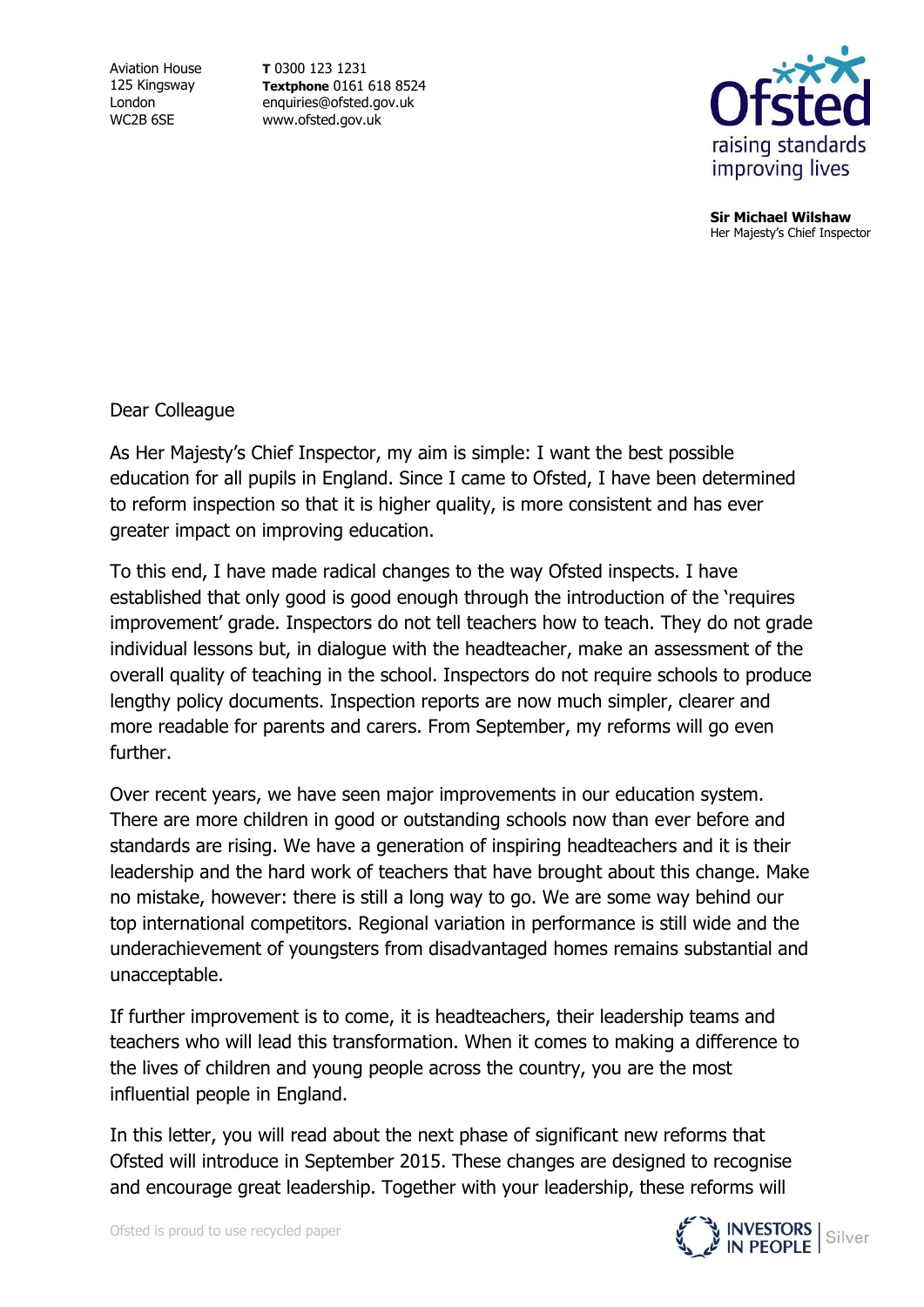

help to ensure that children receive the education they deserve.

### **Short inspections for good schools**

The vast majority of good schools stay good at their next inspection. In light of this, I believe it is the right time to introduce more proportionate inspections for these schools.

From September, all schools that were judged good at their last inspection will receive a short inspection approximately once every three years, led by one of Her Majesty's Inspectors (HMI). Short inspections will focus on the quality of leadership, the capacity of leaders to drive improvement and the effectiveness of safeguarding.

Short inspections will start from the assumption that the school continues to be good and will encourage greater professional dialogue. At the beginning of a short inspection, HMI will have an extended discussion with the headteacher about what the leadership team is doing to sustain a good quality of education in the school. This is not an exhaustive list, but HMI may ask how well leaders:

- have built, or are developing, a school culture that is calm, orderly and aspirational so that teachers can teach and pupils can learn
- have a grip on the school and fully understand its strengths and weaknesses
- $\blacksquare$  know how different groups of pupils currently at the school are achieving across a range of subjects
- have removed any excuses for underachievement and are prepared to go the extra mile to compensate for family background
- $\blacksquare$  know the quality of teaching and are prepared to confront complacency wherever they find it
- have communicated their strategy for raising standards to parents, governors and key stakeholders
- $\blacksquare$  ensure that pupils have access to good quality materials, for example textbooks, readers and library books that they can use in classrooms and at home.

HMI will make only two judgements in a short inspection: that the school continues to be good; and that safeguarding is effective. If HMI consider that the school may have improved to outstanding, are unable to gather sufficient evidence to confirm that the school remains good, or have concerns, then they will quickly convert to a section 5 inspection and bring in a team to make the full range of inspection judgements.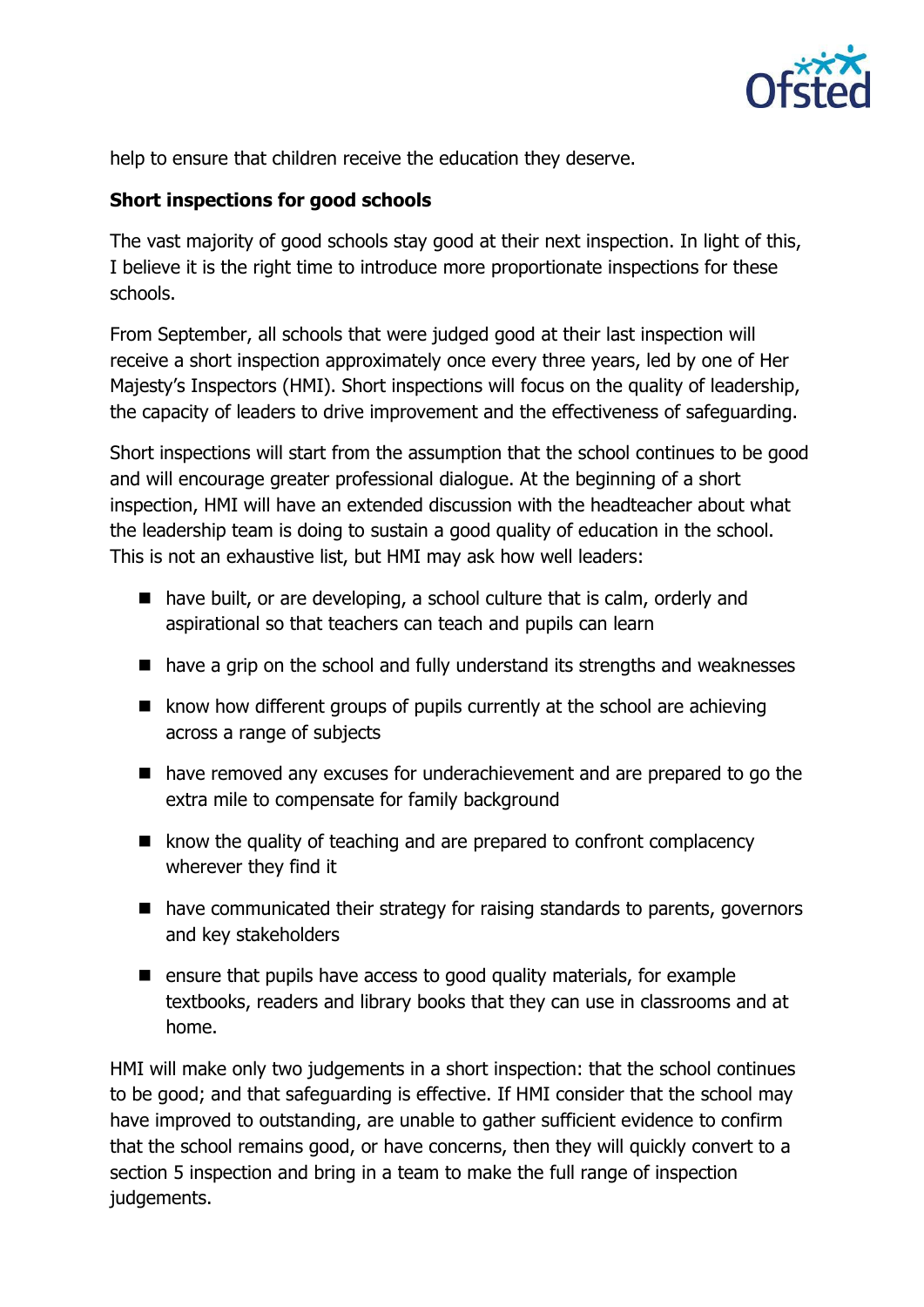

Special schools, pupil referral units and maintained nursery schools that are judged outstanding will also benefit from short inspections. Under legislation, these settings are not exempt from routine inspections if they are judged outstanding, but I am keen to recognise the work that they are doing in the same way as for good schools.

### **A common inspection framework**

From September, I will be introducing the new common inspection framework. This builds closely on the changes made in school inspection over the past few years. When we consulted on the new framework last year, around eight in 10 of the schools and parents who responded supported this approach.

The common inspection framework emphasises the impact of leaders' work in developing and sustaining an ambitious culture and vision in their school. Inspectors will also look at leaders' work to provide a broad and balanced curriculum and they will continue to place the effectiveness of safeguarding at the heart of every inspection. When considering pupils' outcomes, inspectors will want to see that the pupils currently at the school are making good progress.

There will be a new judgement on personal development, behaviour and welfare. This will include a focus on pupils' confidence and self-assurance as learners, their pride in achievement and the impact behaviour has on outcomes. Inspectors will also look at how schools help pupils make choices about the next stage of their education, employment, self-employment or training as they prepare for life and work in Britain today.

The judgements about the effectiveness of early years provision and 16 to 19 study programmes are now aligned with judgements on similar provision in other settings so that pupils and parents can make informed choices.

# **Changes to the inspection workforce**

I am radically reforming Ofsted's inspection workforce. From September 2015, the inspection of schools will no longer be outsourced. Instead, we will contract directly with new Ofsted Inspectors, with HMI leading the great majority of inspections.

As a direct result of these changes, hundreds of serving leaders will join forces with HMI to deliver inspections. By September, seven out of 10 of our new Ofsted Inspectors will be current practitioners who are leading in good or outstanding schools. HMI and Ofsted Inspectors will train together and work closely together in Ofsted's regions. These proven leaders will help to improve the quality and consistency of inspection. Ofsted will benefit from having the expertise and first-hand insight of these current leaders in our inspection teams. In return, Ofsted Inspectors will gain inspection expertise that they can use and apply to build capacity in their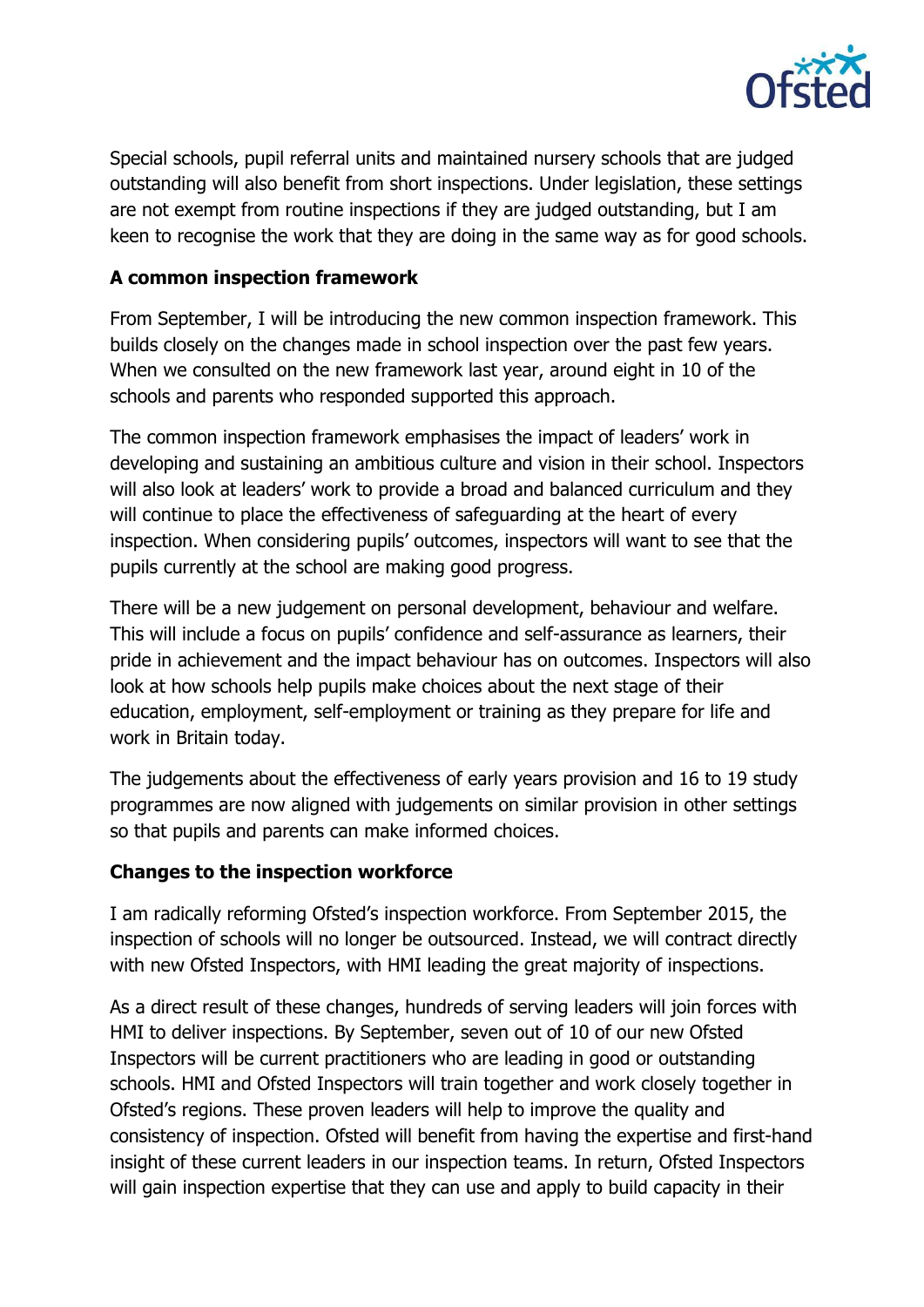

own schools and beyond. They will also have the opportunity to feed back to HMI what is and is not working well with inspections and so help shape the future of inspection.

# **Exceptional leaders**

Throughout England today, there are exceptional headteachers who are not only improving the prospects of children in their own schools but are also transforming the life chances of youngsters in underperforming schools elsewhere, particularly in the most challenging areas. I am determined that Ofsted will recognise these system leaders.

From September, when inspectors identify a leader who has played a key role in turning around other institutions, I will send a letter to that headteacher to acknowledge their exceptional leadership. A copy of this letter will go to the Secretary of State and I will use my Annual Report to feature those leaders who have been recognised in this way.

To be recognised as an exceptional leader, a number of criteria will have to be met, including that:

- $\blacksquare$  the supported school is recognised as having particular challenges, for example a higher than average proportion of disadvantaged pupils
- normally, the supported school will have improved by two grades since the last inspection, from inadequate to good or from requires improvement to outstanding
- $\blacksquare$  the improvement can be linked demonstrably with the support and challenge provided by the exceptional leader.

I will also maintain my commitment to supporting headteachers whose schools are not yet good but whose leadership is making a significant difference. I will continue to write by letter, therefore, to those headteachers to affirm my support. Within reason, Ofsted will always be flexible on the timing of re-inspections of requires improvement schools where a new headteacher has recently been appointed to improve standards. To this end, I would encourage you to write to your Ofsted Regional Director to explain your situation.

# **Complaints about Ofsted**

Finally, Ofsted should be transparent in the way it handles complaints made about inspection. We have always handled such complaints fairly and openly, but this September I will go further. Each of Ofsted's regions will set up a high-level scrutiny committee made up of Senior HMI and school leaders who are not involved in